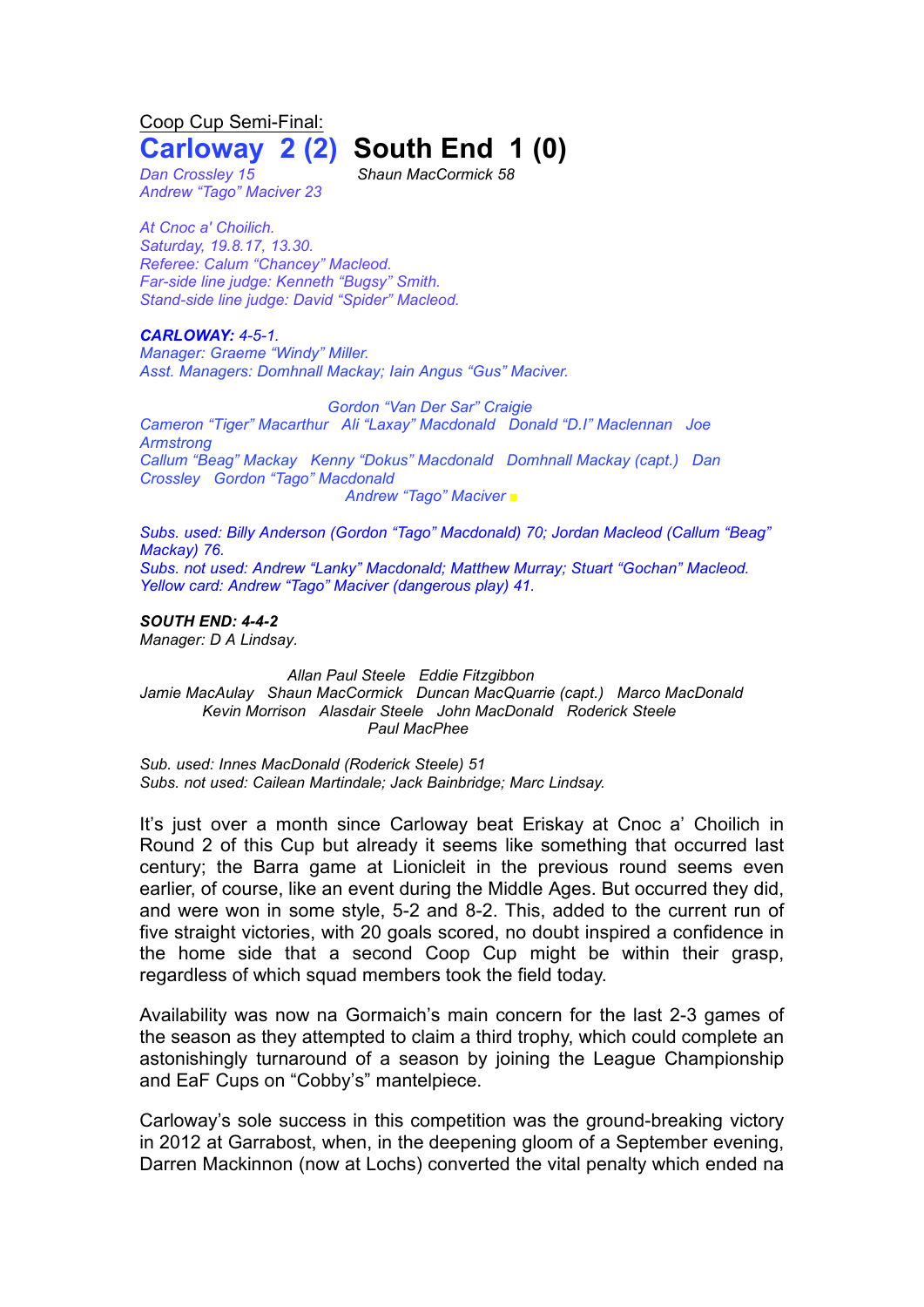Gormaich's 55-year quest for silverware, by clinching a 7-6 penalty shoot-out win over Back, after the sides' 1-1 draw in normal time. Only five of those record-makers were present today: Donald "D.I." Maclennan, Domhnall Mackay, Billy Anderson, Dan Crossley, and Kenny "Dokus" Macdonald, all except "D.I." taking part and succeeding in that heart-stopping shoot-out. This victory initiated the *anni mirabiles* which Carloway fans now enjoy but also wiped the gnawing misery of the 1-3 defeat to West Side in the Final two years before from the Blues' hard disc.

However, the misery soon returned, in 2014, when the Siarachs once again outwitted a battling Carloway 0-2, with two sparkling strikes from Ali "Barvas" Macleod. The following year na Gormaich let another Final appearance drift away from them, when a 92nd minute James Davidson winner in a Lionacleit Semi-Final caused a 2-3 defeat which allowed Barra to go on to Cup glory against Point. Last year's 1-5 SF thrashing to Iochdar Saints is best forgotten.

Today's opponents were not unknown to the Blues, the sides having traded maulings since 2006. In late April that year, two early goals from Murdo "Squegg" Macleod and Neil Bowman sent Carloway unexpectedly into HAC Round 2, despite the then reigning Uist and Barra Champions clawing one back through a penalty late in the first half and edging the second. Two years later two much more explosive encounters ended with honours even. In early May, 2008, in Round 1 of the HAC in Carloway, it was the 63rd minute before Chris Macleod converted a sublime "Dokus" feed. Then, in a stunning final 6 minutes, the Blues registered four more against the tiring Uibhistich.

A week later the sides met again in Daliburgh, this time in the Coop Cup in, and South End were delighted to return the favour in what was an amazing game: the Blues were 2-0 up after four minutes ("Squegg" scoring from 60 metres in 3 seconds with the second kick of the game!), the tie was level at 3- 3 each on 21, and South End led 5-3 by half-time. Another three goals in the second half made the final result 7-4 but the most memorable feature of the afternoon was a master-class in finishing from 5-goal Roddy Campbell, over from Skye for the match.

A year later the Blues returned, again in the HAC Round 1, but a late goal from Josie Campbell saw our heroes lose out 2-3, despite a reasonable second-half display. In the 2014 Coop Cup Round 2 the visitors were unable to field a team, but in the same round of the same Cup in May two years ago, Carloway ran out 6-3 victors, despite having to field a seriously weakened team, the highpoints for the Blues being a Lee Johnson hat-trick and a 4 goals-in-six-minutes riot in the second half.

The familiar line-up today was largely restored, with Joe Armstrong and Callum "Beag" Mackay returning at left-back and right-half/wing respectively; Gordon "Van Der Sar" Craigie replaced David Beaton in goal; and Gordon "Tago" Macdonald moved forward to left-half/wing. This meant Kenny "Dokus" Macdonald side-stepped into central midfield to join Dan Crossley and Domhnall Mackay, the latter freed from central defence by the availability of Donald "D.I." Maclennan beside Ali "Laxay" Macdonald; while Andrew "Tago"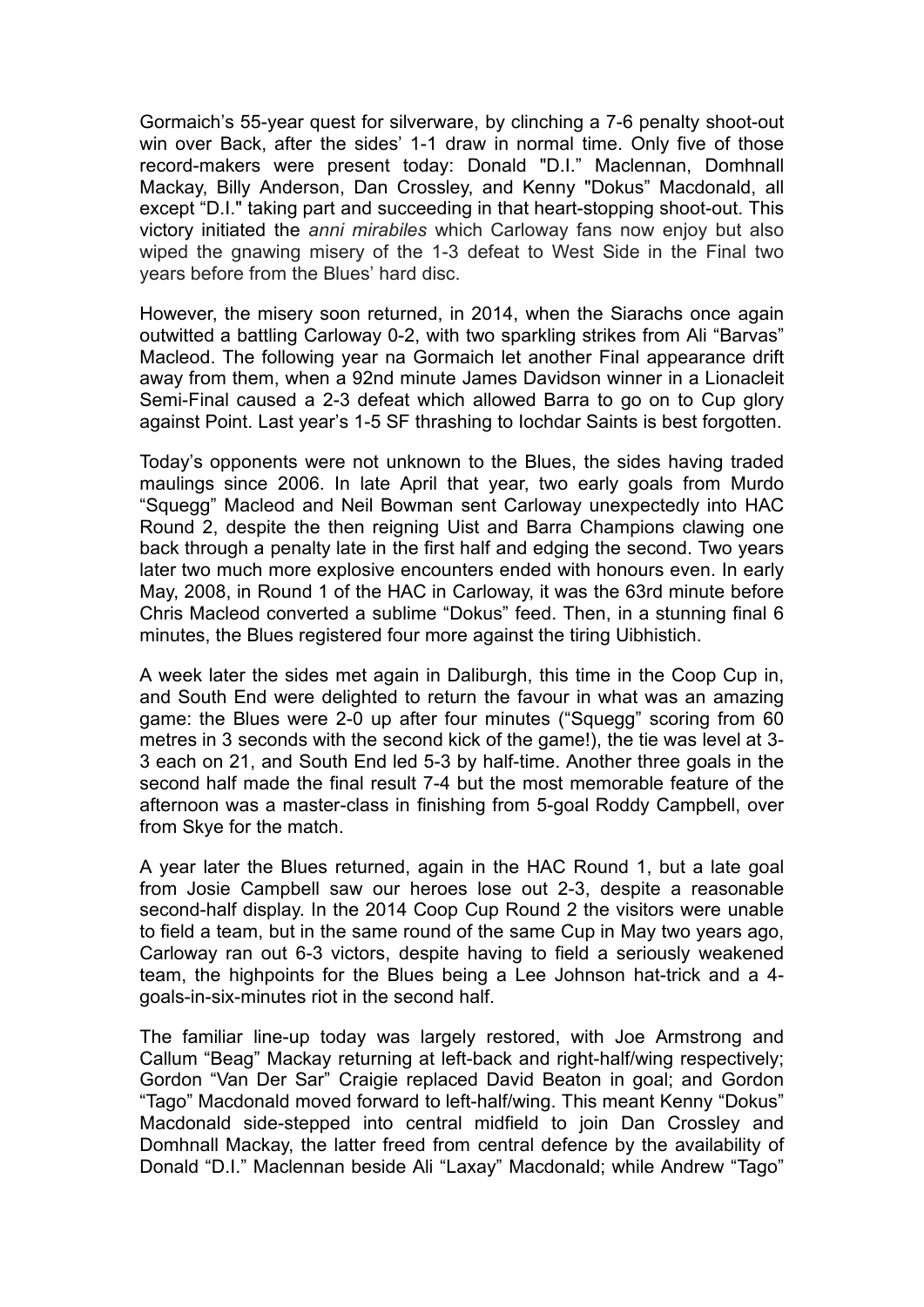Maciver took over the absent Kevin "Gochan" Macleod's role as striker.

Judging by the attendance - or lack of it - Carloway supporters don't seem to like Saturday fixtures, or maybe they simply don't like standing in miserable, drizzly conditions. Fortunately there was little wind (or midges) as a stronglooking Deasach outfit contested a forcing Blues' strategy all the way. Initially, play was largely confined to the middle third of Cnoc a' Choilich as Carloway began by employing their preferred calm approach, trying to hold and pass the ball around at the back, hoping to deliver the killer opening, inviting the visitors out to chase.

It was the 15th minute before that opening arrived and also gave the hosts the lead. A strong MacPhee goal-kick came high down the centre and was expertly brought down by "Laxay" midway within his own half. As the visitors did not advance, he immediately raced forward into the South End half, moving diagonally leftwards. As MacQuarrie came to tackle, midway within his own half, Macdonald lifted a short right-foot lob over Roderick Steele for Gordon "Tago" to ghost on to and make the bye-line. His sharp, high cross was met by "Pongo" in the centre, on the penalty spot, but his header seemed to be heading well outside MacPhee's right-hand post, when "Laxay", who had carried on into the Uibhisteach box and with his back to goal, tried for an overhead kick but miskicked. The ball broke out to Crossley, 12 metres from goal, and he instantly stabbed the ball deep inside the visitors' left-hand post (**1-0**).

A minute later it was almost two, when Crossley and Gordon "Tago" combined just inside the left side of the South End half to send a long, low diagonal into the box. MacPhee came, but, 12 metres out in front of goal, Callum "Beag" wriggled in behind John MacDonald to get his foot in in front of Alasdair Steele and nudge the ball to the keeper's right, but the keeper recovered in time to twist round and drop on the ball.

Seven minutes later na Gormaich did go further ahead in disputed circumstances. "Tiger" won the battle with A.P. Steele on the right touch-line, wall-passed with Callum "Beag" to make midway within the Deasach half, and then was blocked by Morrison into returning the ball to Callum "Beag". He in turn played it back to "D.I.", coming into the opposition half on the right, and he then delivered a perfect Mesut Ozil right-foot bender over the advancing line to find both "Tagos" all alone on the penalty spot. Andrew "Tago" brought the ball down, then slipped it quickly, low to the keeper's right. Everyone looked at the line judge. No flag! (**2-0**). The South End defenders were incensed. The only explanation is that the back-line had stepped forward a moment too late.

Two minutes later South End had a chance to claw their way back with a freekick, 24 metres from goal in the centre, but though MacCormick's effort cleared the wall, it went straight to Craigie. A minute later Crossley, coming through the centre, released Gordon "Tago" between the two Steeles to make the left bye-line. He checked back and swung a low right-footer towards goal from an acute angle but MacPhee read it and blocked low down at the near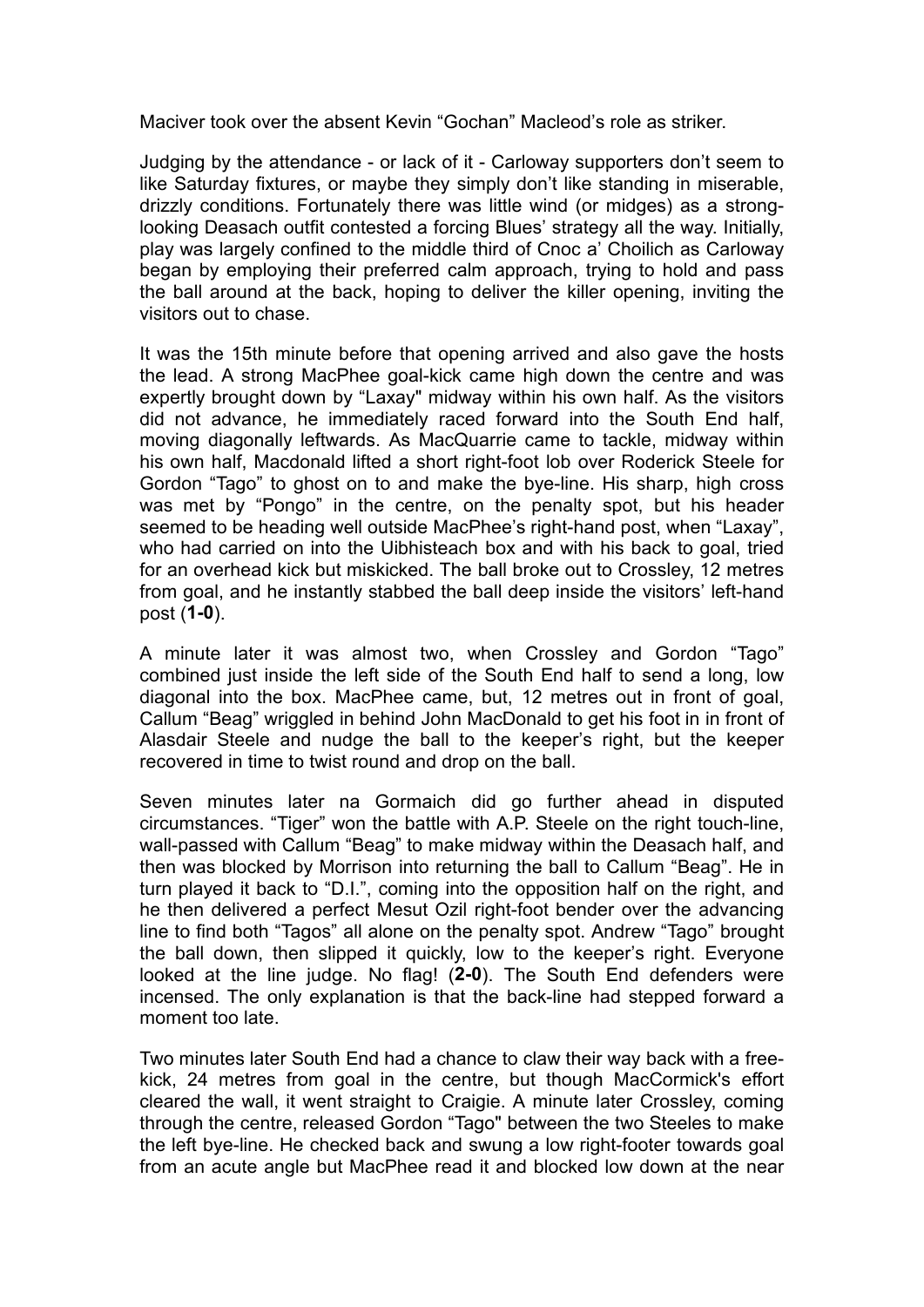post with his foot. In 32 minutes "D.I." found "Tiger" on his right within the Blues' half and the full-back rode a MacAulay tackle to race diagonally forward into the centre of the South End half before slipping a sublime low breaker to MacDonald's right, for "Dokus" to roar into the left of the visitors' box. However, his sizzling low drive went well-wide of the far post.

Then suddenly the Uibhistich passed up a glorious free go at reducing the deficit. The last man, "Laxay", midway within his own half in the centre, tried to knock the ball forward to Mackay but hit Marco M. and the ball rebounded behind him. MacDonald was on it instantly and took off like Usain Bolt towards Craigie, pursued by "Laxay", who did manage to force him slightly to the right. As "Van Der Sar" came out, the young wing-man, from just inside the box, slammed a low, hard drive past the keeper's right hand - but at least a couple of metres outside the far post.

This let-off spurred the Blues to kill the game and in 43 minutes Mackay received the ball in the centre circle, then sent a beautiful diagonal between MacDonald and Steele for "Pongo" to run into the left of the box. One-on-one with MacPhee, the striker tried to slip the ball to the keeper's left, but MacPhee anticipated brilliantly to dive and block and the chance was lost.

## **Half-time: Carloway 2 South End 0**

The Champions were hardly at their best on this miserable afternoon, performing like men forced to work on a day off - maybe they'd have preferred to be shopping with their partners or in the Star Inn - but just convincing enough to edge the half, although there were worrying signs towards the end of the 45 minutes that South End might just be taking their measure and asserting themselves.

Unfortunately, it soon appeared that someone must have slipped a Mickey Finn into the Carloway Bovril at the interval as a soporific Blues' squad immediately struggled to capture any of their lingering spark from the first half. The danger signs appeared as early as the 49th minute when Roderick S. floated in a perfect right-foot free-kick from the Carloway right touch-line, midway within the Blues' half, which forced Crossley to head out strongly in the centre. MacQuarrie forced it back into the box, and after a mad scramble back and forth, "D.I." managed to boot the ball as far as Dalmore beach.

The Deasachs were not deterred and two minutes later drove forward through the centre, MacDonald feeding MacQuarrie, whose attempted conversion from the edge of the box, deflected rightwards off "Laxay" to the Carloway left where the arriving Marco MacD. dispatched a first-time rightfooter which looped across Craigie, smacked off the base of his right-hand post, and spun away. In 57 minutes another South End move was broken up by "D.I." in the right of the Blues' box and the defender, sensing the visitors' over-commitment, steamed off down the right touch-line to midway within his opponents' half. From the touch-line he delivered a high, inviting cross into the centre of the South End box, but MacPhee was unchallenged as he grasped the cross, without any Blue shirts within 20 metres of him.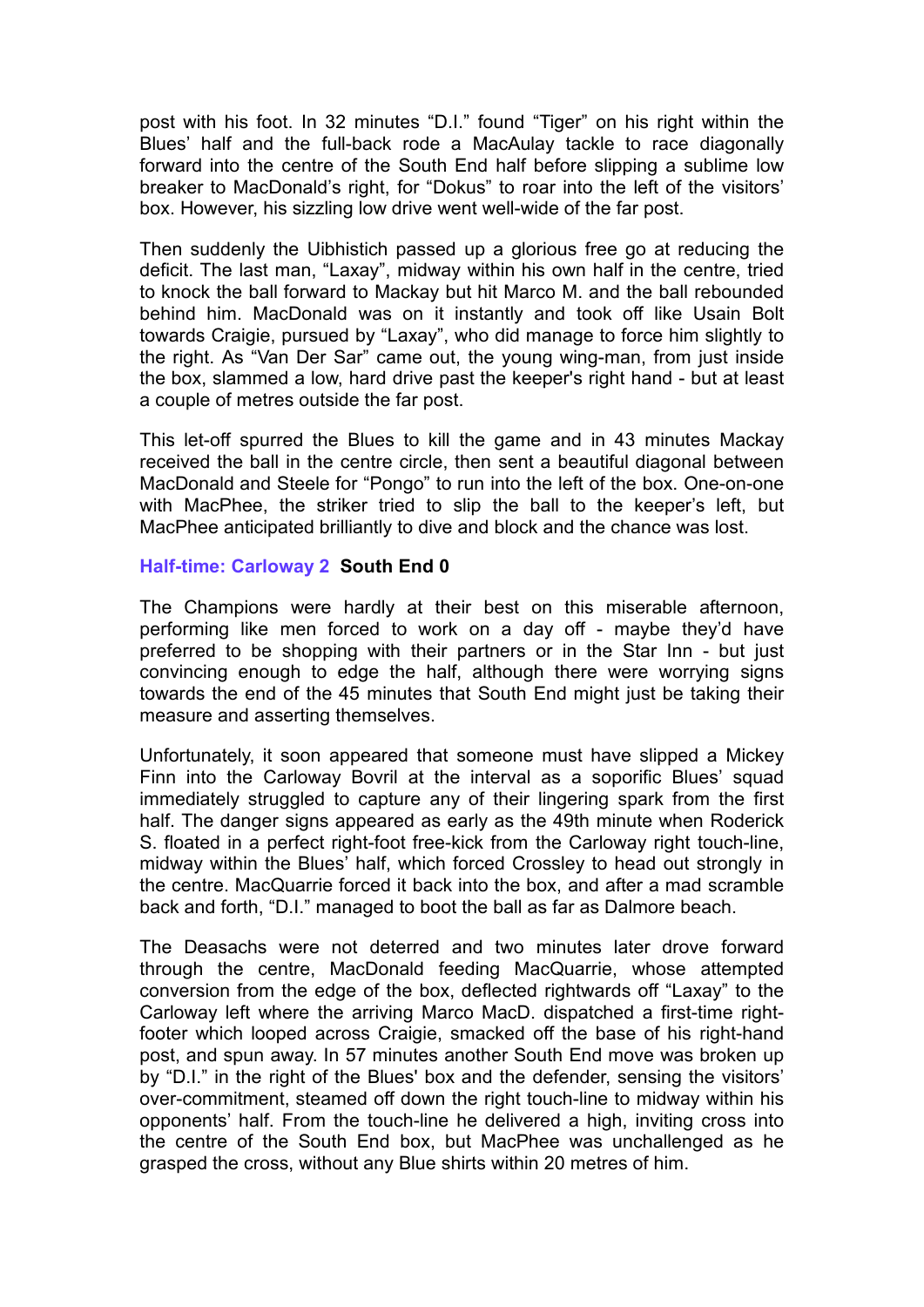A minute later, the visitors really threw down the gauntlet to the Champions. A surge down the South End left saw MacCormick and MacAulay combine to send the South End man past Callum "Beag", Crossley, and "Tiger" to reach the left bye-line, then check, trick "Tiger" a second time, and move in along their line. His attempted cross/shot was deflected outwards but still carried forward and MacCormick, 10 metres out by the near post, immediately slotted it across Craigie and inside the far post (**2-1**).

The Uist boys now scented blood from a team who had clearly lost shape and all cohesion and forced their hosts back and back gradually. However, force of numbers kept them at bay till the 67th minute when MacQuarrie seized on a misunderstanding in the centre circle between Crossley and Mackay and moved forward sharply. From 24 metres he thumped a low right-footer well, but Craigie got down fast to his right to force the ball away for a corner. The corner was knocked back out but MacAulay evaded a Callum "Beag" tackle to force his way in along the bye-line and lift the ball goal-wards. "Tiger" blocked it up and outwards but Fitzgibbon, 10 metres from goal in the centre, got his head to it, smacked it off the face of the bar, and a combined jump of "D.I." and Mackay managed to head it clear.

In 77 minutes another Deasach push up their left saw MacAulay supply Steele, who turned it in square to McCormick, 20 metres from goal on the Carloway right. He immediately turned and cracked a left-foot rocket goalwards but it cleared the central bar by a metre. Moments later, a MacDonald free-kick from the centre circle came in straight at Craigie but Mackay managed to head clear under pressure.

In the 82nd minute, the Leodhasaich had a chance to kill the game stonedead, when a MacPhee goal-kick was met by Mackay, just inside his own half, and he immediately returned the ball straight forward. The ball rocketed back past a surprised Steele and "Pongo" charged forward through the line on to it. As MacPhee came to block, the Blues' man tried to flick it past him just inside the South End box, but the keeper stuck out his left foot to deflect it beyond his left-hand post.

In the 84th minute South End once more surged through the left with Morrison finding MacAulay, who in turn played on to MacCormick making the left edge of the Blues' box, but his flicked right-foot lob cleared the bar by a couple of metres. A minute later yet another escape arrived for the Champions, when, as they broke forward, a misunderstanding in the centre circle between Crossley and "Pongo" saw MacDonald win the ball. He took two paces forward, then sent a thundering right-foot drive the length of the Carloway half, which twanged back off the centre of "Van Der Sar's" bar and was scrambled away.

With the Uist men totally over-committed forward, two sudden chances on the break arrived for na Gormaich in added-on time. A MacPhee goal-kick came out low upfield and Andrew "Tago", just inside his own half, headed it back strongly, then immediately gave chase. A surprised Steele was totally wrongfooted as "Pongo" charged past him towards goal. MacPhee came out and